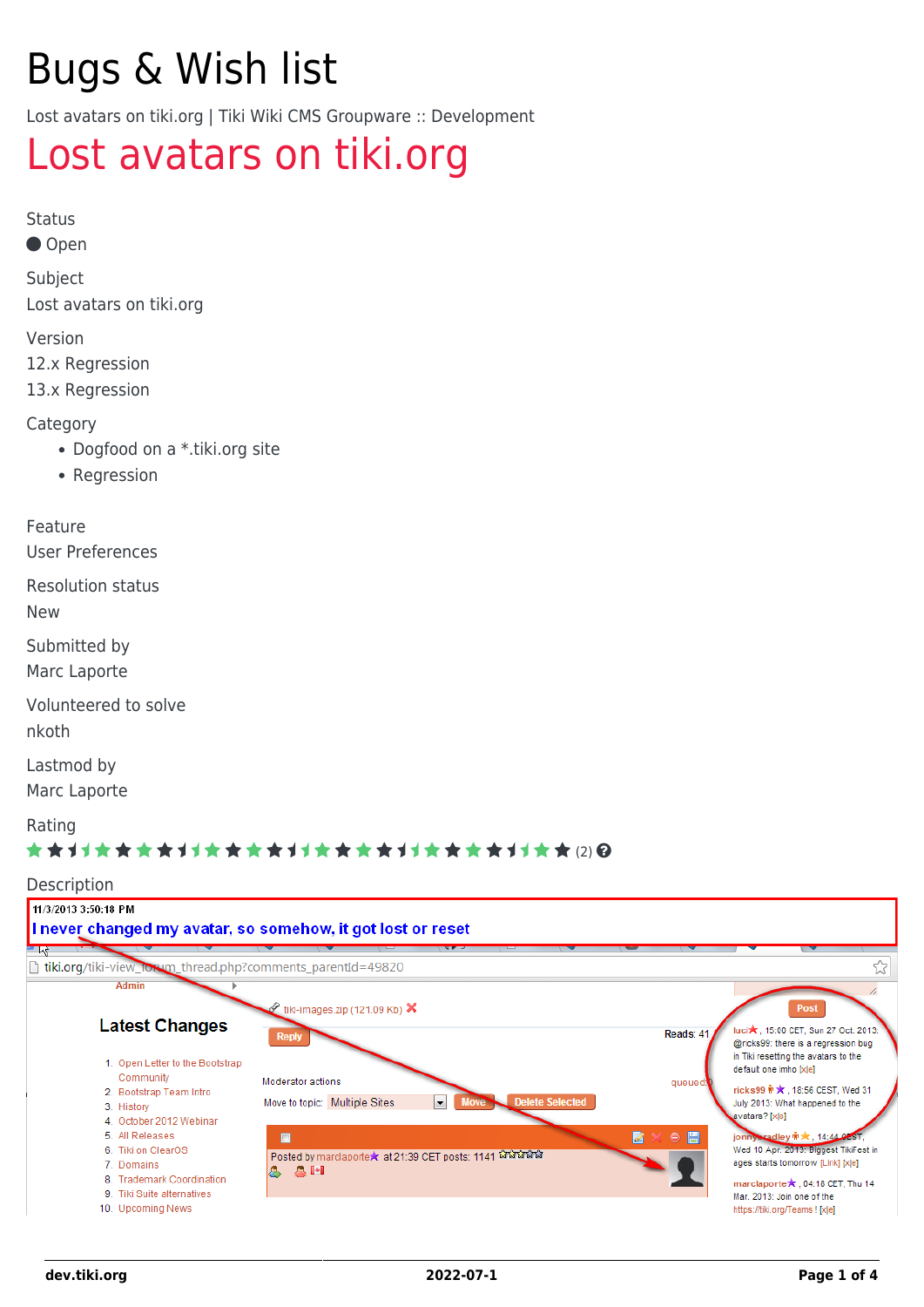| Importance<br>10 high                                                           |
|---------------------------------------------------------------------------------|
| Easy to solve?<br>8                                                             |
| Priority<br>80                                                                  |
| Demonstrate Bug (Tiki 19+)<br>Please demonstrate your bug on show2.tikiwiki.org |
| Version: trunk V Create show2.tikiwiki.org instance                             |
| <b>Ticket ID</b><br>4868                                                        |
| Created<br>Sunday 03 November, 2013 20:51:54 GMT-0000<br>by Marc Laporte        |
| LastModif<br>Wednesday 30 July, 2014 03:09:12 GMT-0000                          |

### Comments

# [Pascal St-Jean](https://dev.tiki.org/user10536) 05 Nov 13 02:18 GMT-0000

many things might be causing this no? Do we have any idea or something that was done before the bug was noticed? Any lead that DEV can go by?



#### [Jonny Bradley](https://dev.tiki.org/user8515) 05 Nov 13 11:04 GMT-0000

I think it was connected with the change from using the user name for the filename (bad) to a guid, sometime in 11.x i think. This was because some languages (Hebrew for instance) uses non-ascii chars which most filesystems can't handle.

No migration was provided afaik... (or not enough maybe)



#### [Jonny Bradley](https://dev.tiki.org/user8515) 05 Nov 13 11:05 GMT-0000

I had to upload mine both here and on tiki.org - shouldn't they get copied over via intertiki somehow?

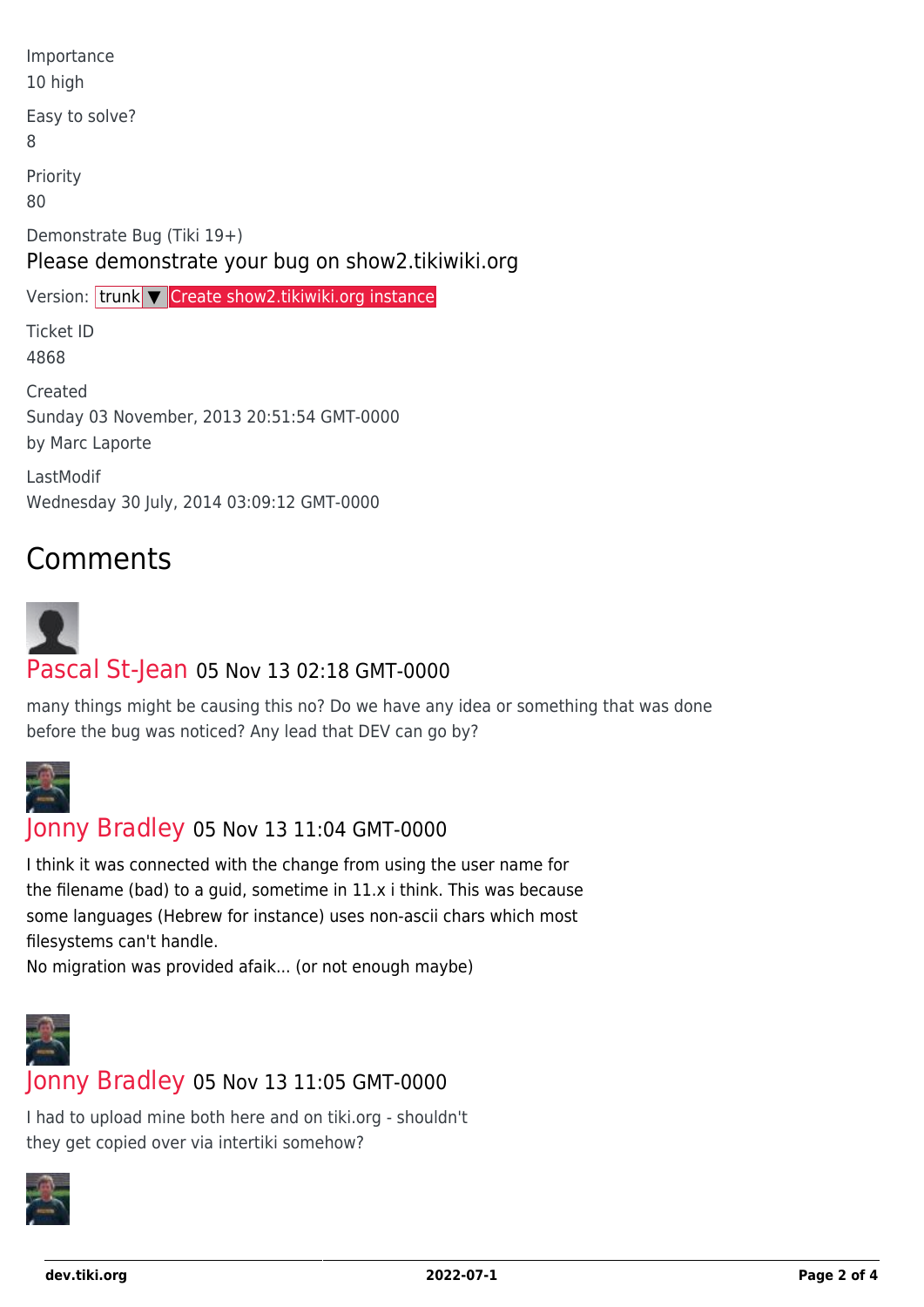#### [Jonny Bradley](https://dev.tiki.org/user8515) 08 Jan 14 13:25 GMT-0000

I replaced mine about a month ago (12 beta) and today it was gone again. Repleaced on tiki.org once more now...



#### [Nelson Ko](https://dev.tiki.org/user9801) 14 Nov 13 20:36 GMT-0000

Not sure if it is correct to add some kind of migration script in the installer, or to provide a manual script in doctools or what? Jonny, any opinions?



#### [Marc Laporte](https://dev.tiki.org/user11197) 22 Feb 14 15:19 GMT-0000

Thanks!



#### [Jonny Bradley](https://dev.tiki.org/user8515) 10 Apr 14 17:39 GMT-0000

Mine went again, i did do a small fix recently [r50587](http://sourceforge.net/p/tikiwiki/code/50587) to make avatars work in newsletters and fixed a possible issue where avatars came out with a .jpeg extension and then weren't found in get public avatar path, but that didn't make them come back...

I'll add mine again here but i think to investigate further we would need file access to the servers (and more of an understanding of how intertiki works than i have)



#### [Jonny Bradley](https://dev.tiki.org/user8515) 10 Apr 14 17:41 GMT-0000

Looks like tiki.org now uses gravatar - so not sure what that means for intertiki...



[Marc Laporte](https://dev.tiki.org/user11197) 14 Apr 14 03:36 GMT-0000